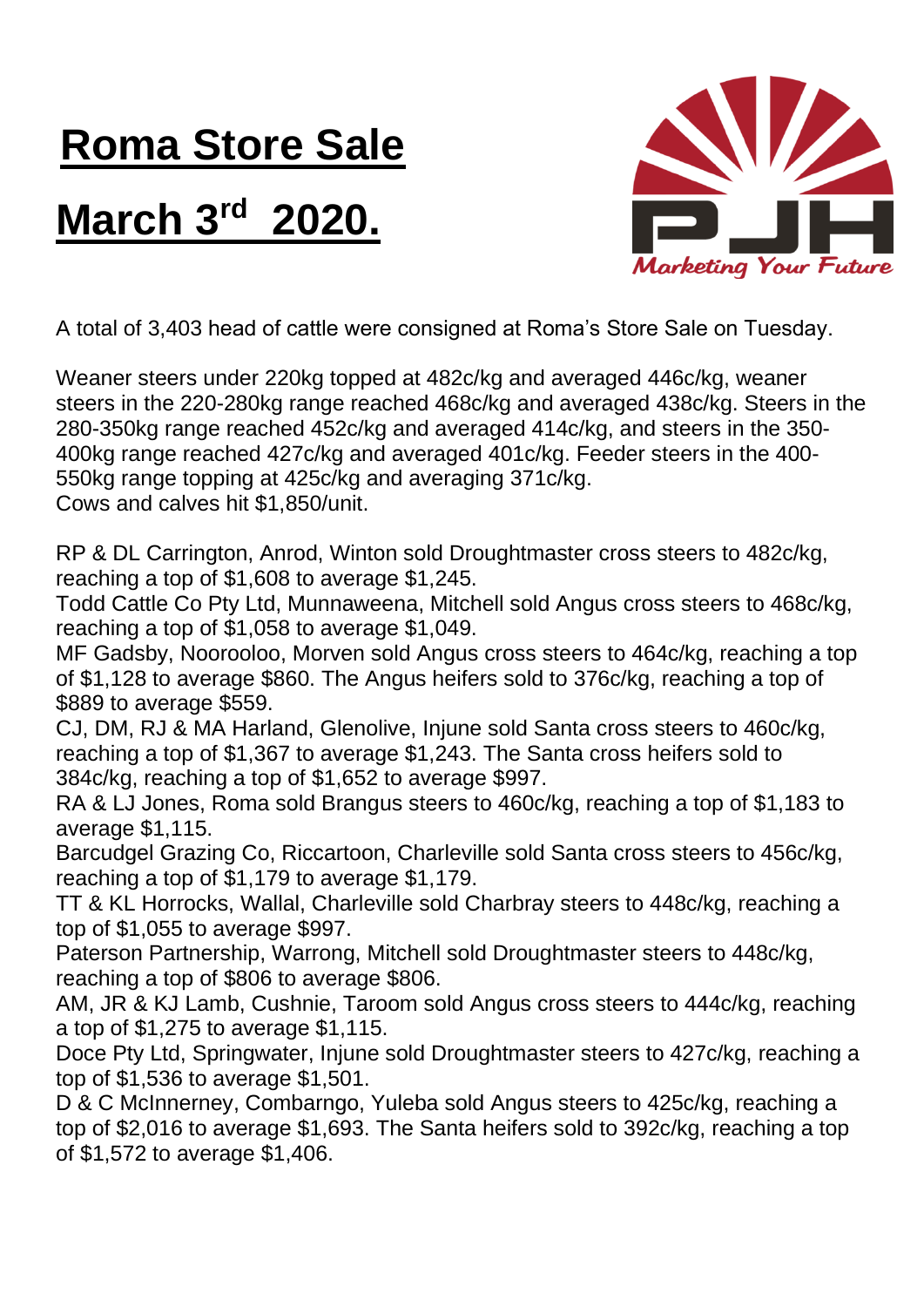Keddstock Pty Ltd, Moongool, Yuleba sold Charolais cross steers to 418c/kg, reaching a top of \$1,705 to average \$1,487. The Charolais heifers sold to 404c/kg, reaching a top of \$1,392 to average \$1,221.

RH & RJ West, Silver Valley, Wallumbilla sold Brangus cross steers to 413c/kg, reaching a top of \$1,820 to average \$1,469. The Brangus cross heifers sold to 360c/kg, reaching a top of \$1,238 to average \$1,156.

KF & KM Rule, Manning, Tambo sold Brahman steers to 388c/kg, reaching a top of \$1,875 to average \$1,795. The Angus cross heifers sold to 372c/kg, reaching a top of \$1,630 to average \$1,603.

Westbrook Past Co, Ardno, Roma sold Angus cross steers to 362c/kg, reaching a top of \$1,811 to average \$1,644.

Heifers under 220kg topped at 397c/kg and averaged 338c/kg, while heifers in the 220-280kg range topped at 396c/kg and averaged 357c/kg. Heifers in the 280- 350kg range topped at 404c/kg, averaging 365c/kg. Heifers in the 350-450kg range topped at 392c/kg, averaging 352c/kg.

VN & LF Coleborn, Myalla, Dulacca sold Angus cross heifers to 397c/kg, reaching a top of \$1,189 to average \$1,130.

J & D Brand, Glenolive, Roma sold Angus cross heifers to 396c/kg, reaching a top of \$1,064 to average \$1,064.

Lane Michael Lamb, Cushnie, Taroom sold Brahman cross heifers to 392c/kg, reaching a top of \$1,332 to average \$977.

JC & GM Worsfold, Scotts Creek, Wandoan sold Angus cross heifers to 382c/kg, reaching a top of \$1,129 to average \$1,039.

DR Gordon, Peronne, Injune sold Angus cross heifers to 378c/kg, reaching a top of \$947 to average \$935.

SGR Past Pty Ltd, Chinchilla sold Santa cross heifers to 358c/kg, reaching a top of \$1,542 to average \$1,328.

Cows in the 300-400kg range reached 298c/kg and averaged 242c/kg, while cows in the 400kg-500kg range reached 307c/kg and averaged 272c/kg. Cows over 500kg topped at 312c/kg, averaging 286c/kg.